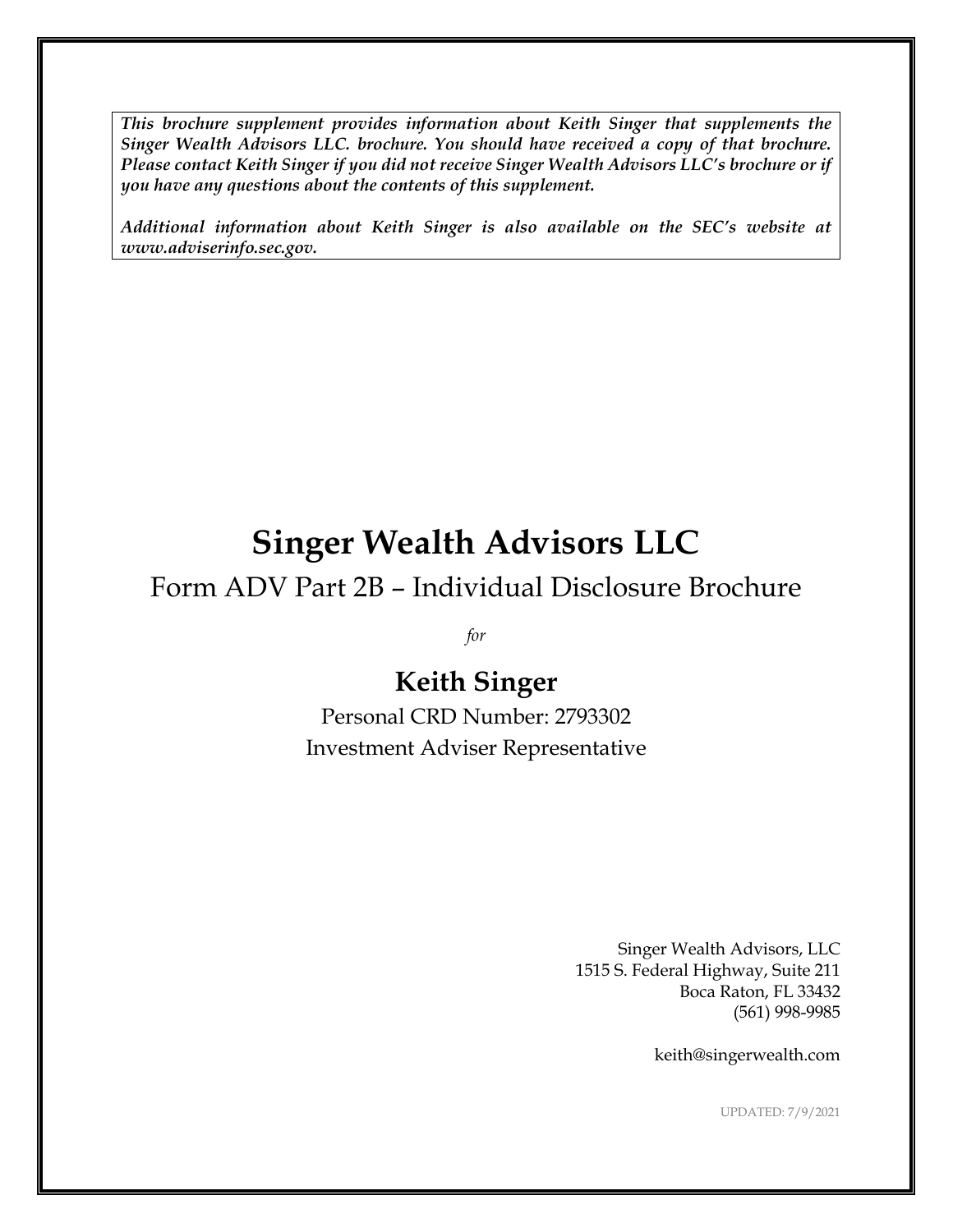Item 2: Educational Background and Business Experience

#### **Name:** Keith Singer **Born:** 1967

### **Educational Background and Professional Designations:**

#### **Education:**

J.D. cum laude, University of Miami School of Law – 1992 B.S. Finance, Penn State University – 1989

#### **Designations:**

#### **CFP® - Certified Financial Planner**

The CERTIFIED FINANCIAL PLANNER™, CFP® and federally registered CFP (with flame design) marks (collectively, the "CFP® marks") are professional certification marks granted in the United States by Certified Financial Planner Board of Standards, Inc. ("CFP Board").

The CFP® certification is a voluntary certification; no federal or state law or regulation requires financial planners to hold CFP® certification. It is recognized in the United States and a number of other countries for its (1) high standard of professional education; (2) stringent code of conduct and standards of practice; and (3) ethical requirements that govern professional engagements with clients. Currently, more than 62,000 individuals have obtained CFP® certification in the United States.

To attain the right to use the CFP® marks, an individual must satisfactorily fulfill the following requirements:

- Education Complete an advanced college-level course of study addressing the financial planning subject areas that CFP Board's studies have determined as necessary for the competent and professional delivery of financial planning services, and attain a Bachelor's Degree from a regionally accredited United States college or university (or its equivalent from a foreign university). CFP Board's financial planning subject areas include insurance planning and risk management, employee benefits planning, investment planning, income tax planning, retirement planning, and estate planning;
- Examination Pass the comprehensive CFP® Certification Examination. The examination, administered in 10 hours over a two-day period, includes case studies and client scenarios designed to test one's ability to correctly diagnose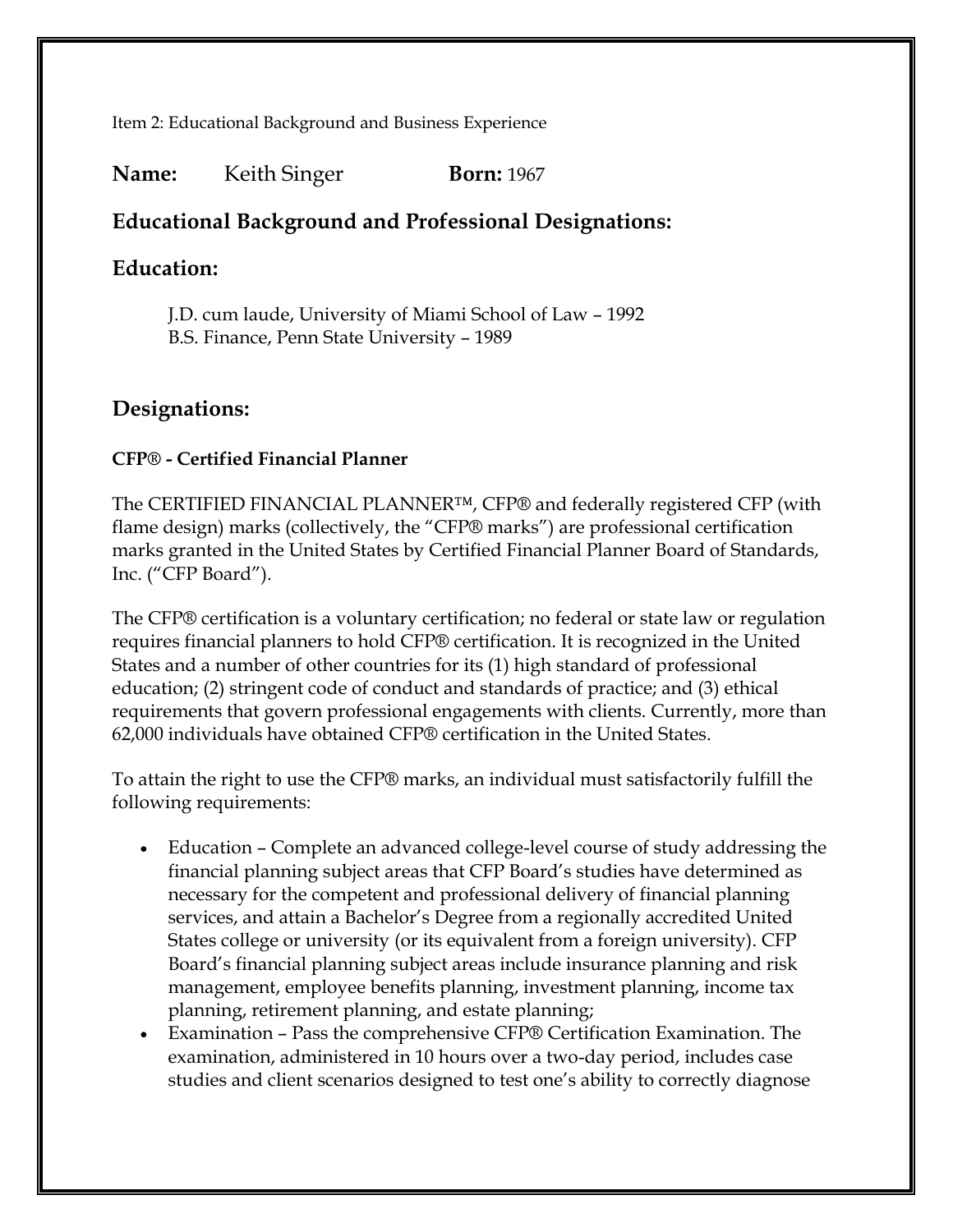financial planning issues and apply one's knowledge of financial planning to real world circumstances;

- Experience Complete at least three years of full-time financial planning-related experience (or the equivalent, measured as 2,000 hours per year); and
- Ethics Agree to be bound by CFP Board's *Standards of Professional Conduct*, a set of documents outlining the ethical and practice standards for CFP® professionals.

Individuals who become certified must complete the following ongoing education and ethics requirements in order to maintain the right to continue to use the CFP® marks:

- i. Continuing Education Complete 30 hours of continuing education hours every two years, including two hours on the *Code of Ethics* and other parts of the *Standards of Professional Conduct*, to maintain competence and keep up with developments in the financial planning field; and
- ii. Ethics Renew an agreement to be bound by the *Standards of Professional Conduct*. The Standards prominently require that CFP® professionals provide financial planning services at a fiduciary standard of care. This means CFP® professionals must provide financial planning services in the best interests of their clients.

CFP® professionals who fail to comply with the above standards and requirements may be subject to CFP Board's enforcement process, which could result in suspension or permanent revocation of their CFP® certification.

#### **Business Background:**

| 09/2020 - Present   | <b>Investment Adviser Representative</b><br>Singer Wealth Advisors LLC  |
|---------------------|-------------------------------------------------------------------------|
| $04/2014 - 09/2020$ | <b>Investment Advisor Representative</b><br>Singer Wealth Advisors Inc. |
| $08/2015 - 04/2018$ | Registered Representative<br>Investacorp, Inc.                          |
| $02/2014 - 08/2015$ | Registered Representative<br>Kovack Securities, Inc.                    |
| $08/2003$ – Present | President<br>Keith Singer P.A.                                          |
| $10/2006 - 01/2015$ | Investment Adviser Representative<br>Argentus Advisors, LLC             |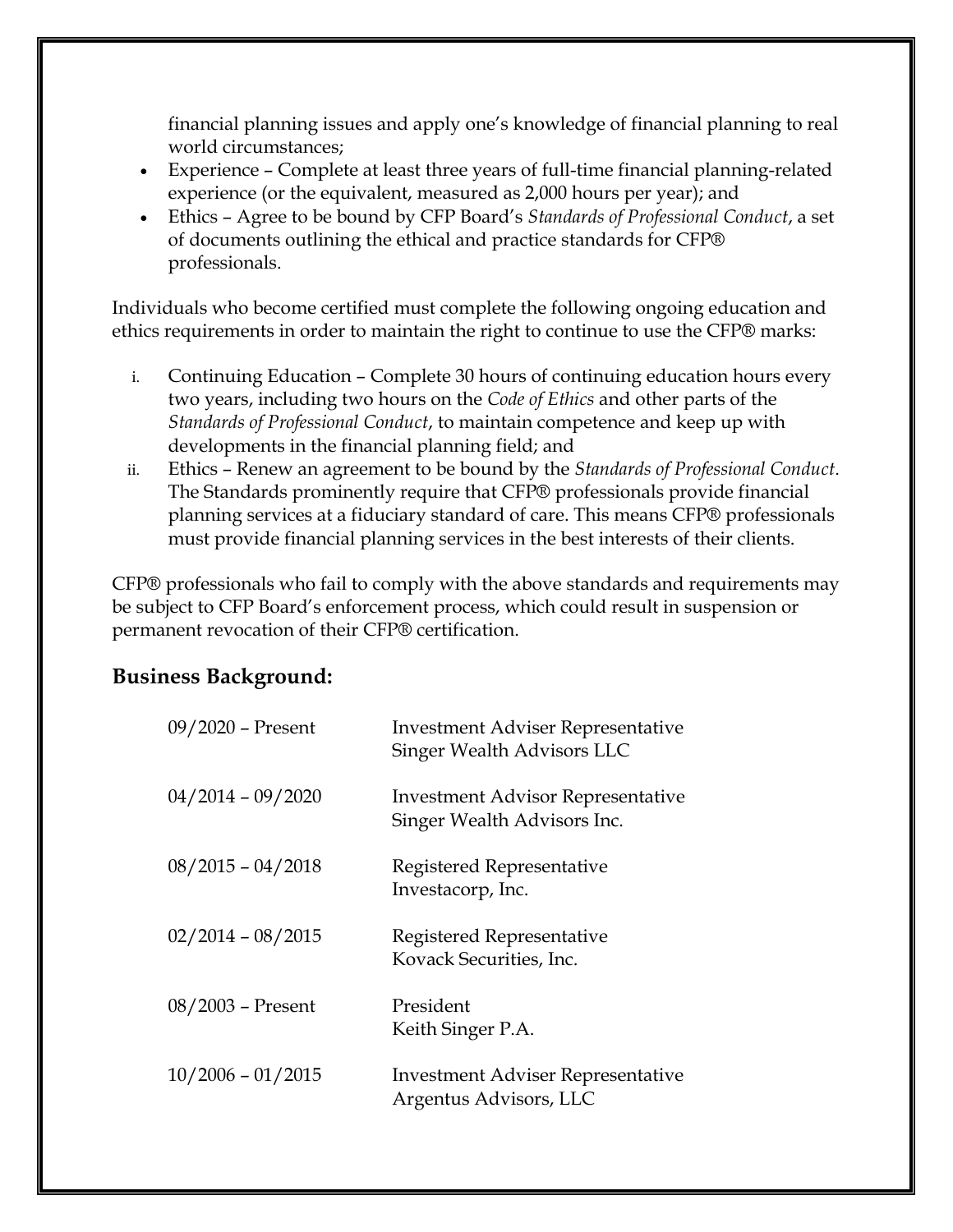08/2003 – 02/2014 Registered Representative Argentus Securities, LLC

### **Item 3: Disciplinary Information**

There are no legal or disciplinary events that are material to a client's or prospective client's evaluation of this advisory business.

## **Item 4: Other Business Activities**

Keith Singer is a licensed insurance agent. From time to time, he will offer clients advice or products from those activities. Clients should be aware that these services pay a commission and involve a conflict of interest, as commissionable products conflict with the fiduciary duties of a registered investment adviser. Singer Wealth Advisors always acts in the best interest of the client; including the sale of commissionable products to advisory clients. Clients always have the right to decide whether or not to utilize the services of any representative of Singer Wealth Advisors in such individual's outside capacities.

Keith Singer holds his J.D. from University of Miami School of Law. Engaging Keith Singer P.A. for legal services is a conflict of interest in that it generates additional revenue for Keith Singer, the owner of SWA. This conflict is mitigated by attaining informed (written) consent from the client acknowledging their understanding between the conflict of Keith Singer P.A. and SWA. Clients are under no obligation to hire Keith Singer P.A. for legal services, and clients are free to engage any attorney of their choice. Offering of legal services through Keith Singer P.A. is made as an accommodation to the client and when legal services are in the best interest of the client. SWA does not view legal services by Keith Singer P.A. as a profit center. Fees for legal services are independent of SWA fees, services, and advice.

Keith Singer is the owner of Keith Singer P.A., Singer Wealth Advisors, and Insured Returns, LLC..

## **Item 5: Additional Compensation**

Other than salary, annual bonuses, or regular bonuses, Keith Singer does not receive any economic benefit from any person, company, or organization, in exchange for providing clients advisory services through Singer Wealth Advisors LLC.